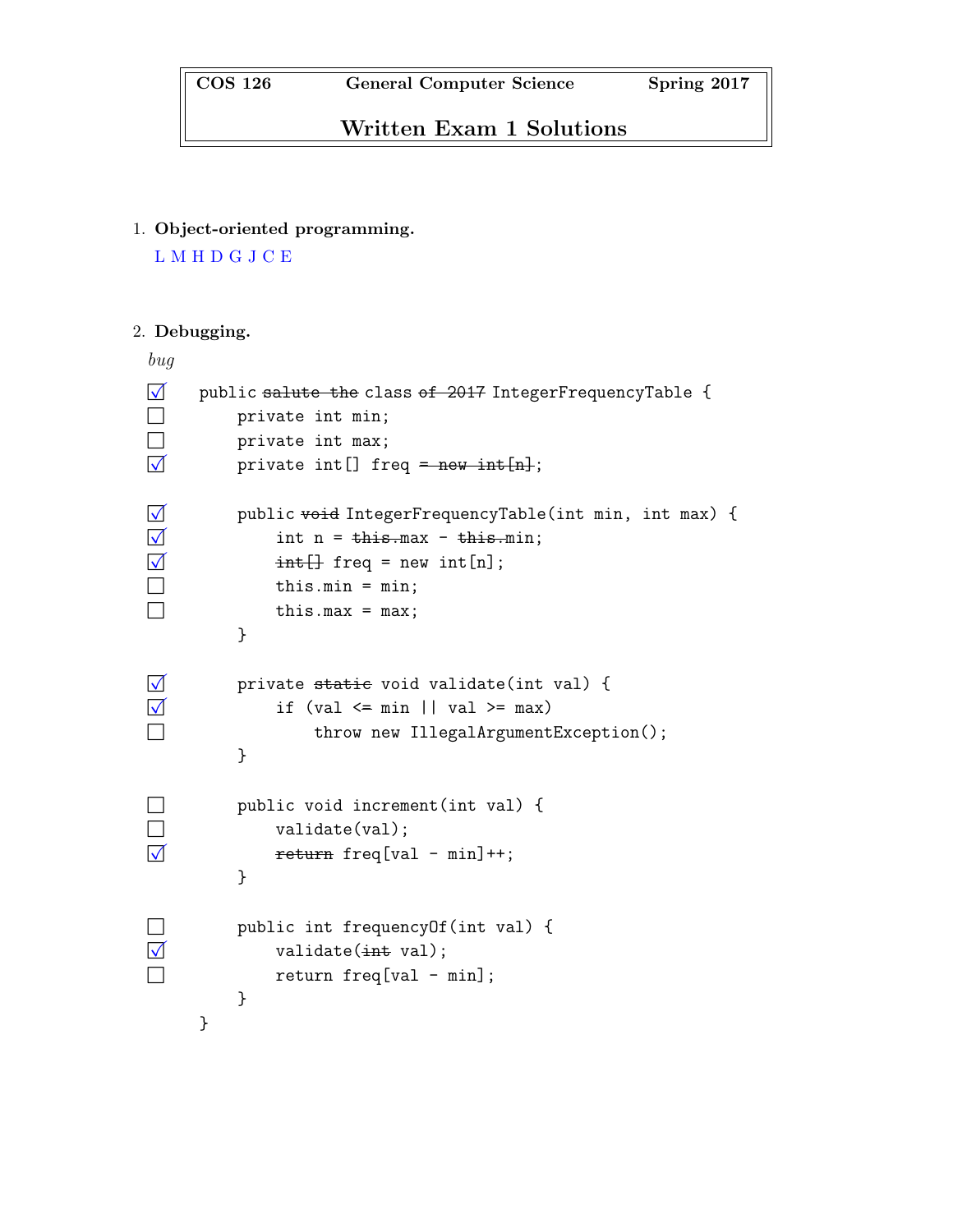#### 3. Linked structures.

#### **CCDDFEB**

Alternative correct answers are CCDDEEB, CCEDEEB, CCEDFEB, and EEDDCCB.

Node x = first.next; first.next = x.next; x.next = x.next.next; first.next.next = x;

#### 4. Properties of sorting algorithms.

B A A C D

## 5. TOY.

- $(a) -40$
- (b) 1201 2210 3211 4201
- (c) 2201 8201 A201

## 6. Theory of computing.

B C A A A C B B D

7. Powers of 2.

 $F K D D E$  M N